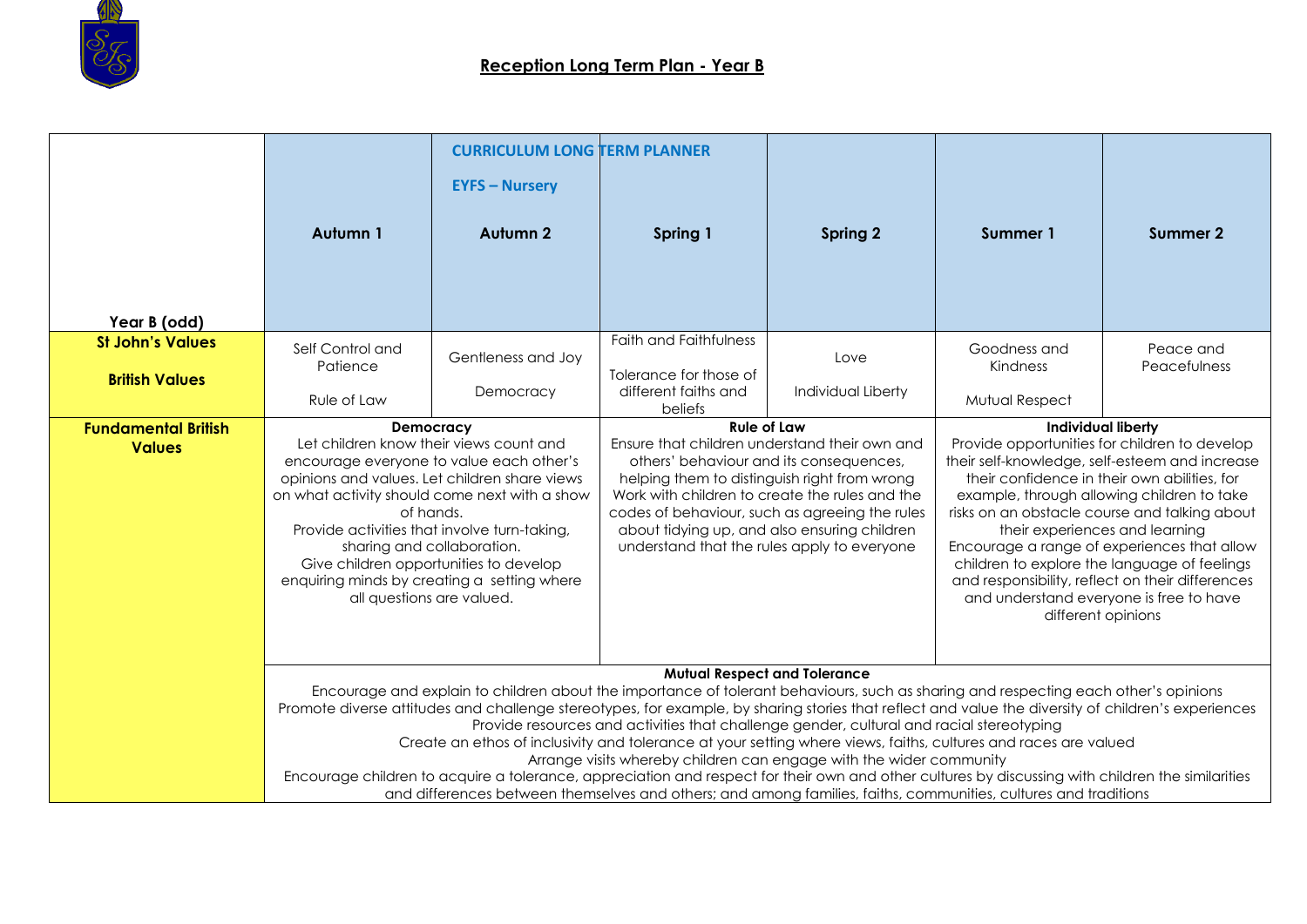|                                                            | Share and discuss practices, celebrations and experiences.                                                                                                                     |                                                                                                                                                                                                         |                                                                                                                                                                                           |                                                                                                                                                                                         |                                                                                                                                                                                |                                                                                                                                                                                                                                                             |  |
|------------------------------------------------------------|--------------------------------------------------------------------------------------------------------------------------------------------------------------------------------|---------------------------------------------------------------------------------------------------------------------------------------------------------------------------------------------------------|-------------------------------------------------------------------------------------------------------------------------------------------------------------------------------------------|-----------------------------------------------------------------------------------------------------------------------------------------------------------------------------------------|--------------------------------------------------------------------------------------------------------------------------------------------------------------------------------|-------------------------------------------------------------------------------------------------------------------------------------------------------------------------------------------------------------------------------------------------------------|--|
|                                                            |                                                                                                                                                                                |                                                                                                                                                                                                         |                                                                                                                                                                                           |                                                                                                                                                                                         |                                                                                                                                                                                |                                                                                                                                                                                                                                                             |  |
|                                                            |                                                                                                                                                                                |                                                                                                                                                                                                         |                                                                                                                                                                                           |                                                                                                                                                                                         |                                                                                                                                                                                |                                                                                                                                                                                                                                                             |  |
| <b>Memorable experiences</b>                               | NPP - People who<br>help us                                                                                                                                                    | NPP - Transport<br>Autumn Walk                                                                                                                                                                          | Visiting Puppet Show                                                                                                                                                                      | Ash End Farm Visit                                                                                                                                                                      | Animal Man Visit                                                                                                                                                               | Conkers/Wonderland                                                                                                                                                                                                                                          |  |
|                                                            |                                                                                                                                                                                |                                                                                                                                                                                                         | Winter Walk                                                                                                                                                                               | Growing in the                                                                                                                                                                          | Guide dogs                                                                                                                                                                     |                                                                                                                                                                                                                                                             |  |
|                                                            | Dentist Visit                                                                                                                                                                  | See Santa @ Play<br>Village                                                                                                                                                                             |                                                                                                                                                                                           | garden                                                                                                                                                                                  |                                                                                                                                                                                |                                                                                                                                                                                                                                                             |  |
| <b>Key Texts</b>                                           | We're going on a<br>bear hunt<br>You Choose<br>Mr Gumpy's Outing<br>In every house, on<br>every street<br>Iggy Peck, Architect<br>What we'll build                             | What do machines<br>do all day?<br>Car, car, truck, jeep<br>No Bot, the robot with<br>no bottom!<br>Rosie Revere,<br>Engineer                                                                           | Room on the Broom<br>Goldilocks<br>Little Red Riding Hood<br>The Gruffalo                                                                                                                 |                                                                                                                                                                                         |                                                                                                                                                                                | The Three Billy Goats<br>Gruff<br>Three Little Pigs<br>Cinderella<br>The Three Little Wolves<br>and the Big Bad Pig<br>Goldilocks and Just<br>the One Bear<br>Our World: A First Book<br>of Geography<br>All Are Welcome<br>Under the Same Sky<br>Clean Up! |  |
| <b>Cornerstones Including:</b><br>History, Geography, Art, | Let's Explore                                                                                                                                                                  | <b>Marvellous Machines</b>                                                                                                                                                                              | Long Ago                                                                                                                                                                                  | Signs of Spring                                                                                                                                                                         | Animal Safari                                                                                                                                                                  | Once Upon a Time                                                                                                                                                                                                                                            |  |
| <b>DT, Music</b>                                           | Build it up!                                                                                                                                                                   | Sparkle and Shine                                                                                                                                                                                       | Puppets and Pop Ups                                                                                                                                                                       | <b>Ready Steady Grow</b>                                                                                                                                                                | Creep, Crawl and<br>Wriggle.                                                                                                                                                   | <b>Big Wide World</b>                                                                                                                                                                                                                                       |  |
| <b>Communication and</b><br>Language<br>(PSE)              | Understand how to<br>listen carefully and<br>why listening is<br>important.<br>Engage in storytimes.<br>Develop social<br>phrases.<br>Listen carefully to<br>rhymes and songs, | Connect one idea or<br>action to another<br>using a range of<br>connectives.<br>Describe events in<br>some detail.<br>Listen to and talk<br>about stories<br>to build familiarity and<br>understanding. | Retell the story, once<br>they have developed<br>a deep familiarity with<br>the text; some as<br>exact repetition and<br>some in their own<br>words.<br>Learn rhymes, poems<br>and songs. | Use talk to help work<br>out problems and<br>organise thinking and<br>activities, and to<br>explain how things<br>work and why they<br>might happen.<br>Engage in non-fiction<br>books. | Listen to and talk<br>about selected non-<br>fiction to develop<br>a deep familiarity with<br>new knowledge and<br>vocabulary.<br>Use new vocabulary<br>in different contexts. | Ask questions to find<br>out more and to<br>check they<br>understand what has<br>been said to them.<br>Articulate their ideas<br>and thoughts in well-<br>formed sentences.                                                                                 |  |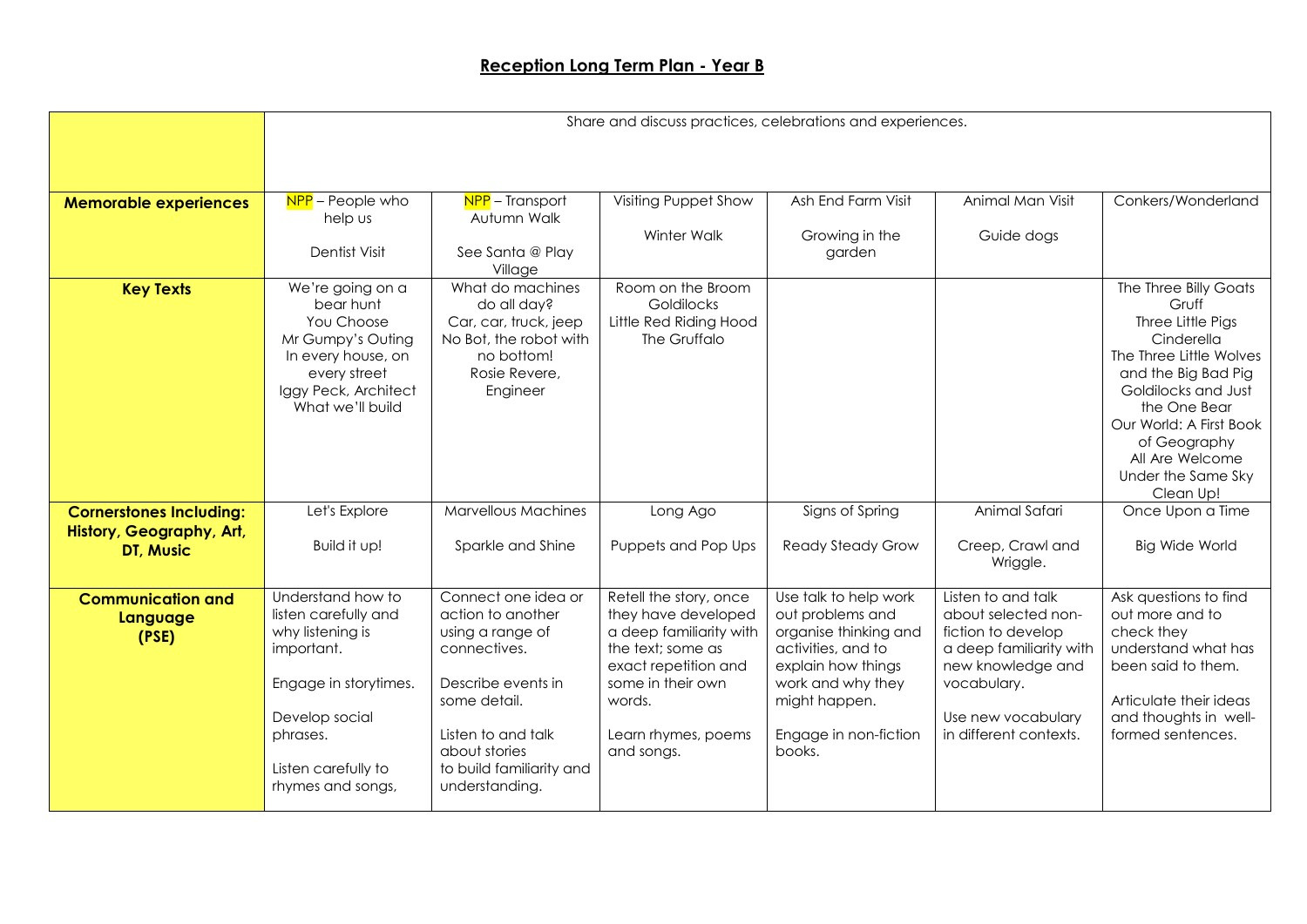|                                                                  | paying attention to<br>how they sound.                                                                                                                                                                                                                                                                                                                                                    |                                                                                                                                                                                                                                                                                            | Children learn new key vocabulary for the topic and use it throughout the day. Children are taught to sit opposite their talking partner during                                                                                                                                                                                       |                                                                                                                                                            |                                                                                                                                                                                                                                                                     |                                                                                                                                                                                                                                                                                                                                                                     |
|------------------------------------------------------------------|-------------------------------------------------------------------------------------------------------------------------------------------------------------------------------------------------------------------------------------------------------------------------------------------------------------------------------------------------------------------------------------------|--------------------------------------------------------------------------------------------------------------------------------------------------------------------------------------------------------------------------------------------------------------------------------------------|---------------------------------------------------------------------------------------------------------------------------------------------------------------------------------------------------------------------------------------------------------------------------------------------------------------------------------------|------------------------------------------------------------------------------------------------------------------------------------------------------------|---------------------------------------------------------------------------------------------------------------------------------------------------------------------------------------------------------------------------------------------------------------------|---------------------------------------------------------------------------------------------------------------------------------------------------------------------------------------------------------------------------------------------------------------------------------------------------------------------------------------------------------------------|
| <b>Physical Development</b><br>(PE, Healthy bodies and<br>minds) | Use their core muscle<br>strength to achieve a<br>good posture when<br>sitting at a table or<br>sitting on the floor.<br>Further develop the<br>skills they need to<br>manage the school<br>day successfully:<br>- lining up and<br>queuing<br>- mealtimes<br>- personal hygiene                                                                                                          | Know and talk about<br>the different factors<br>that support their<br>overall health and<br>wellbeing: - regular<br>physical activity<br>- healthy eating<br>- toothbrushing<br>- sensible amounts of<br>'screen time'<br>- having a good sleep<br>routine<br>- being a safe<br>pedestrian | adult-led times.<br>Confidently and<br>safely use a range of<br>large and small<br>apparatus indoors<br>and outside, alone<br>and in a group.<br>Develop overall<br>body-strength,<br>balance,<br>coordination and<br>agility.<br>All children are encouraged to feed themselves during snack time and make positive healthy choices. | Progress towards a<br>more fluent style of<br>moving, with<br>developing control<br>and grace.<br>Combine different<br>movements with ease<br>and fluency. | Further develop and<br>refine a range of ball<br>skills including:<br>throwing, catching,<br>kicking, passing,<br>batting, and aiming.<br>Develop confidence,<br>competence,<br>precision and<br>accuracy when<br>engaging in<br>activities that involve<br>a ball. | Develop the overall<br>body strength,<br>coordination,<br>balance and agility<br>needed to engage<br>successfully with<br>future physical<br>education sessions<br>and other physical<br>disciplines including<br>dance, gymnastics,<br>sport and swimming.<br>Develop the<br>foundations of a<br>handwriting style<br>which is fast.<br>accurate and<br>efficient. |
|                                                                  | Revise and refine the fundamental movement skills they have already acquired: - rolling - crawling - walking - jumping - running - hopping -<br>skipping - climbing<br>Develop their small motor skills so that they can use a range of tools competently, safely and confidently. Suggested tools: pencils for drawing and<br>writing, paintbrushes, scissors, knives, forks and spoons. |                                                                                                                                                                                                                                                                                            |                                                                                                                                                                                                                                                                                                                                       |                                                                                                                                                            |                                                                                                                                                                                                                                                                     |                                                                                                                                                                                                                                                                                                                                                                     |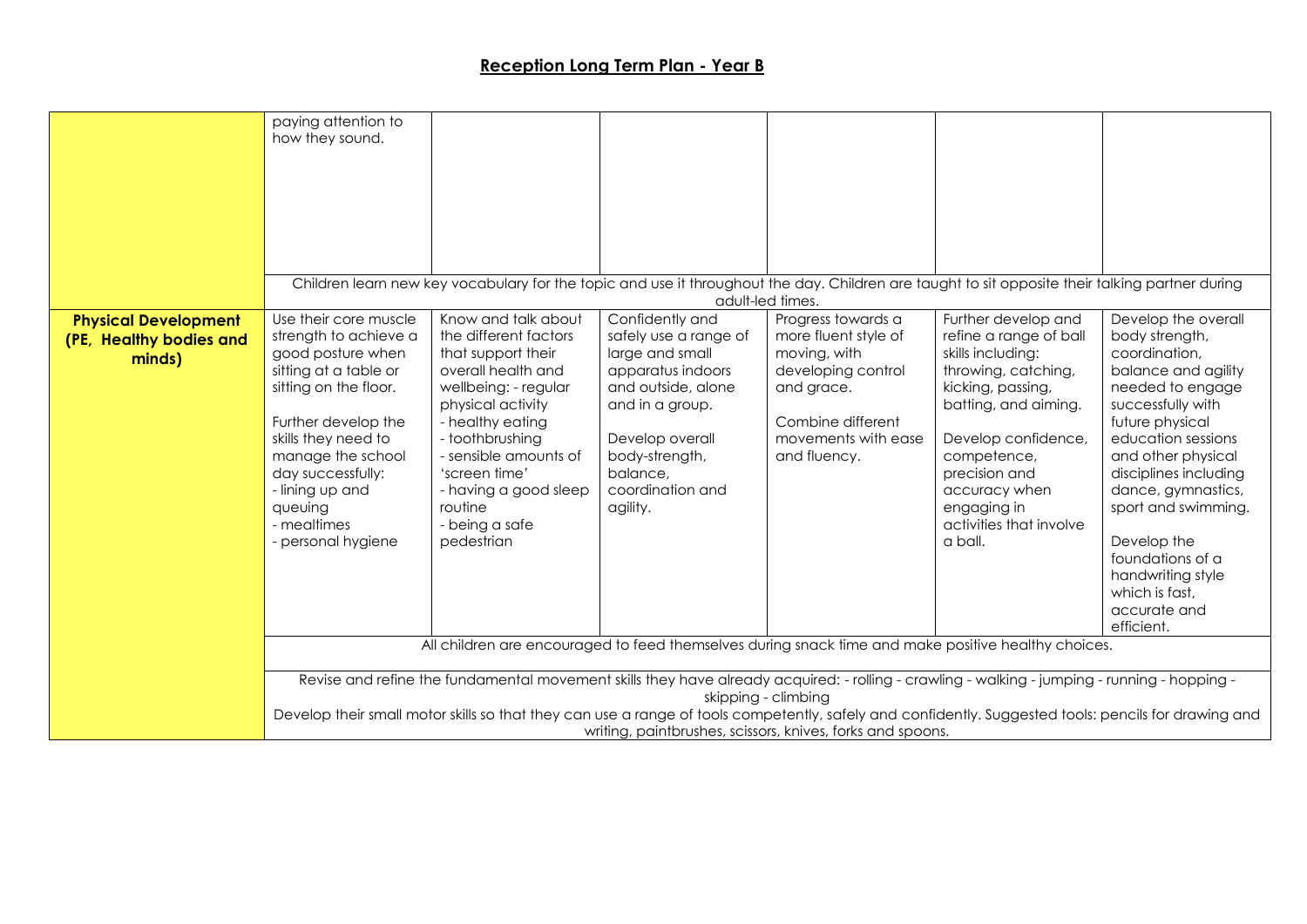| <b>Personal, Social and</b><br><b>Emotional Development</b><br>(PSHE, RE, RSE, Worship &<br><b>Spirituality)</b> | See themselves as a<br>valuable individual.<br><b>RE</b><br>-All about me<br>-Family and Friends<br>-Where do we<br>belong?                                                                                                                                                   | <b>Build constructive and</b><br>respectful<br>relationships.<br><b>RE</b><br>-Special stories<br>-UC - EYFS 2<br>Incarnation<br>Why do Christians<br>perform nativities at<br>Christmas?                                                                                                                  | Express their feelings<br>and consider the<br>feelings of others.<br><b>RE</b><br>- LDBE Moses<br>- Chinese New Year                                              | Show resilience and<br>perseverance in the<br>face of challenge.<br><b>NSPCC</b><br>Pants are Private<br><b>RE</b><br>- UC EYFS 3 Salvation<br>Why do Christians put<br>a cross in the Easter<br>Garden?                           | Think about the<br>perspectives of<br>others.<br><b>RE</b><br>- Special Ceremonies<br>(wedding)                                                                                                                                                                                                          | Identify and<br>moderate their own<br>feelings socially and<br>emotionally.<br>Manage their own<br>needs.<br><b>RE</b><br>EYFS 1<br>Who is God? Digging<br>Deeper                                   |
|------------------------------------------------------------------------------------------------------------------|-------------------------------------------------------------------------------------------------------------------------------------------------------------------------------------------------------------------------------------------------------------------------------|------------------------------------------------------------------------------------------------------------------------------------------------------------------------------------------------------------------------------------------------------------------------------------------------------------|-------------------------------------------------------------------------------------------------------------------------------------------------------------------|------------------------------------------------------------------------------------------------------------------------------------------------------------------------------------------------------------------------------------|----------------------------------------------------------------------------------------------------------------------------------------------------------------------------------------------------------------------------------------------------------------------------------------------------------|-----------------------------------------------------------------------------------------------------------------------------------------------------------------------------------------------------|
| <b>SMILE</b>                                                                                                     | $\bullet$<br>Manners; respecting others<br>$\bullet$<br>$\bullet$<br>$\bullet$<br><b>Expressing Emotions.</b><br>$\bullet$                                                                                                                                                    | Self-talk and Positivity; promoting resilience and supporting stress and anxiety<br>Individual Assertiveness; considering the impact of trauma and attachment                                                                                                                                              |                                                                                                                                                                   | Language of co-operation and kindness; supporting children's behaviour through nurture based approach                                                                                                                              |                                                                                                                                                                                                                                                                                                          |                                                                                                                                                                                                     |
| Literacy<br>(Reading, writing and<br>phonics)                                                                    | Revisit: I can;<br>- spot and suggest<br>rhymes<br>- count or clap<br>syllables in a word<br>- recognise words with<br>the same initial sound,<br>such as money and<br>mother.<br>I am using the tripod<br>grip almost all of the<br>time.<br>I can write some of<br>my name. | Revisit: I use some of<br>my print and letter<br>knowledge in my<br>early writing.<br>I can write some<br>letters accurately.<br>I can hold a pencil<br>effectively in<br>preparation for fluent<br>writing.<br>I can label a picture<br>with initial sounds.<br>I can label a picture<br>with end sounds. | Spell words by<br>identifying the sounds<br>and then writing the<br>sound with letter/s.<br>Write recognisable<br>letters, most of which<br>are correctly formed; | Read & write a few<br>common exception<br>words matched to<br>the school's phonic<br>programme.<br>Form lower-case and<br>capital letters<br>correctly.<br>Write simple phrases<br>and sentences that<br>can be read by<br>others. | Read simple phrases<br>and sentences made<br>up of words with<br>known letter-sound<br>correspondences<br>and, where<br>necessary, a few<br>exception words.<br>Re-read these books<br>to build up their<br>confidence in word<br>reading, their fluency<br>and their<br>understanding and<br>enjoyment. | Write short sentences<br>with words with<br>known sound-letter<br>correspondences<br>using a capital letter<br>and full stop.<br>Re-read what they<br>have written to check<br>that it makes sense. |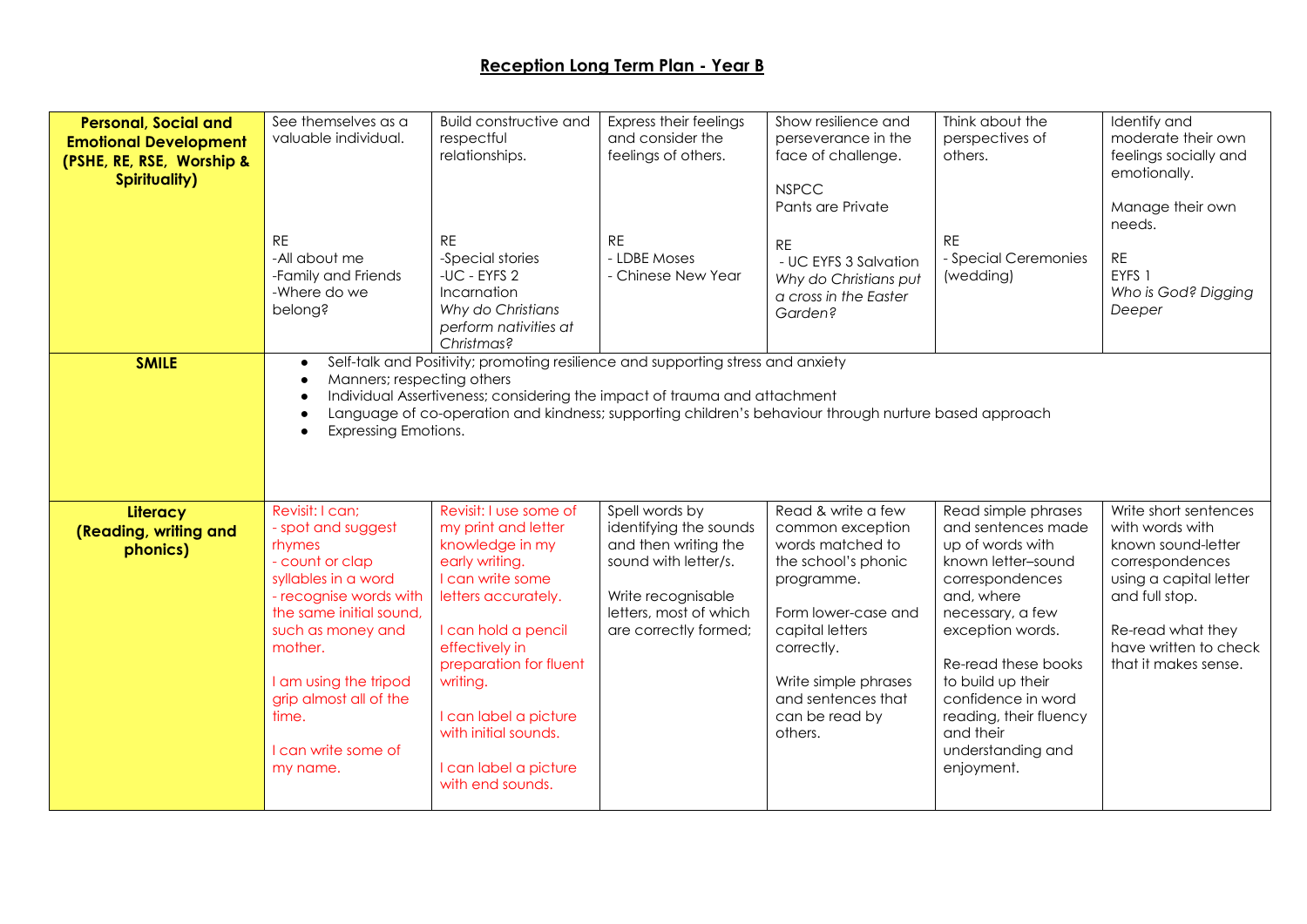|                         | Read individual letters   | I can write all of my                            |                                      |                                            |                                                                                                                                           |                                              |
|-------------------------|---------------------------|--------------------------------------------------|--------------------------------------|--------------------------------------------|-------------------------------------------------------------------------------------------------------------------------------------------|----------------------------------------------|
|                         | by saying the sounds      | name.                                            |                                      |                                            |                                                                                                                                           |                                              |
|                         | for them.                 |                                                  |                                      |                                            |                                                                                                                                           |                                              |
|                         |                           | Read some letter                                 |                                      |                                            |                                                                                                                                           |                                              |
|                         |                           | groups that each                                 |                                      |                                            |                                                                                                                                           |                                              |
|                         |                           | represent one sound                              |                                      |                                            |                                                                                                                                           |                                              |
|                         |                           | and say sounds for                               |                                      |                                            |                                                                                                                                           |                                              |
|                         |                           | them.                                            |                                      |                                            |                                                                                                                                           |                                              |
| <b>Mathematics</b>      | Count objects,            | Subitise.                                        | Understand the 'one                  | Select, rotate and                         | Compare length,                                                                                                                           | Automatically recall                         |
| (Maths)                 | actions and sounds.       |                                                  | more than/one less                   | manipulate                                 | weight and                                                                                                                                | number bond to 5                             |
|                         |                           | Link the number                                  | than' relationship                   | shapes in order to                         | capacity.                                                                                                                                 | and 10.                                      |
|                         | Count beyond ten.         | symbol (numeral) with<br>its cardinal number     | between consecutive<br>numbers.      | develop spatial<br>reasoning skills.       | Have a deep                                                                                                                               | Recall double facts.                         |
|                         | Continue, copy and        | value.                                           |                                      |                                            | understanding of                                                                                                                          |                                              |
|                         | create repeating          |                                                  | Explore the                          | Compose and                                | number composition                                                                                                                        |                                              |
|                         | patterns.                 | Compare numbers to                               | composition of                       | decompose                                  | to 10.                                                                                                                                    |                                              |
|                         |                           | 10. More than, less                              | numbers to 10.                       | shapes so that                             |                                                                                                                                           |                                              |
|                         |                           | than, the same as.                               |                                      | children recognise a                       | Explore how                                                                                                                               |                                              |
|                         |                           |                                                  | Explore odds and                     | shape can have                             | quantities can be                                                                                                                         |                                              |
|                         |                           | Verbally count                                   | evens.                               | other shapes within it,                    | distributed equally.                                                                                                                      |                                              |
|                         |                           | beyond 20.                                       |                                      | just as numbers can.                       |                                                                                                                                           |                                              |
|                         |                           |                                                  |                                      |                                            |                                                                                                                                           |                                              |
|                         |                           |                                                  |                                      |                                            | Children have free access to a variety of maths equipment to support counting, sorting and other mathematical concepts through continuous |                                              |
|                         |                           |                                                  |                                      | provision.                                 |                                                                                                                                           |                                              |
|                         |                           |                                                  |                                      | To sing maths songs and play maths games.  |                                                                                                                                           |                                              |
| <b>Little Big Maths</b> | Saying Numbers (step 1)   | Learn Its (step 1)                               | <b>Reading Numbers</b>               | Mastery of Numbers                         | Saying Numbers (step 2)                                                                                                                   | Counting On (step 2-5)                       |
|                         | Actual Counting (step 1)  |                                                  | (step 1)<br>Actual Counting (step 2- | (step 1)                                   | Reading Numbers (step                                                                                                                     | Counting Multiples (step                     |
|                         | Pattern Spotting (step 4) | 3D Shapes (step 2)<br>Position & Direction (step | 5)                                   | Counting On (step 1)<br>Doubling & Halving | 2)<br>Actual Counting (step 6)                                                                                                            | $\left  \right $<br>Swapping the Units (step |
|                         | Explore & Draw (step 4-   | $6-7$                                            | Learn Its (step 2)                   | (step 1)                                   | Learn Its (step 3)                                                                                                                        | $\left  \cdot \right $                       |
|                         | 5)                        | Amounts of Turn (step 1)                         |                                      |                                            |                                                                                                                                           |                                              |
|                         | 2D Shapes (step 3)        | Amounts of Time (step 5-                         | Addition (step 1-2)                  | Division (step 1)                          | Addition (step 3-5)                                                                                                                       | Division (step 2-5)                          |
|                         | Amounts of Temperature    | 6)                                               | Subtraction (step 1-2)               | Pattern Spotting (step 5-                  | Subtraction (step 3-5)                                                                                                                    | Multiplication (step 1-2)                    |
|                         | $(stop 3-4)$              |                                                  | Diagrams & Tables                    | 6)                                         | Bar Charts (step 1)                                                                                                                       | 3D Shapes (step 6-7)                         |
|                         |                           |                                                  | $(stop 3-4)$<br>2D Shapes (step 4-7) | Fractions of a Set (step 1-<br>2)          | 2D Shapes (step 8-10)<br>Explore & Draw (step 6)                                                                                          | Position & Direction (step<br>8)             |
|                         |                           |                                                  | Amounts of Distance                  | 3D Shapes (step 3-5)                       | Amounts of Money (step                                                                                                                    | Amounts of Distance                          |
|                         |                           |                                                  | (stop 3)                             | Amounts of Mass (step 3-                   | 4)                                                                                                                                        | $(step 4)$                                   |
|                         |                           |                                                  | Amounts of Money (step               |                                            |                                                                                                                                           | Amounts of Turn (step 2)                     |
|                         |                           |                                                  | 3)                                   | Amounts of Space (step                     |                                                                                                                                           |                                              |
|                         |                           |                                                  |                                      | $3-4)$                                     |                                                                                                                                           |                                              |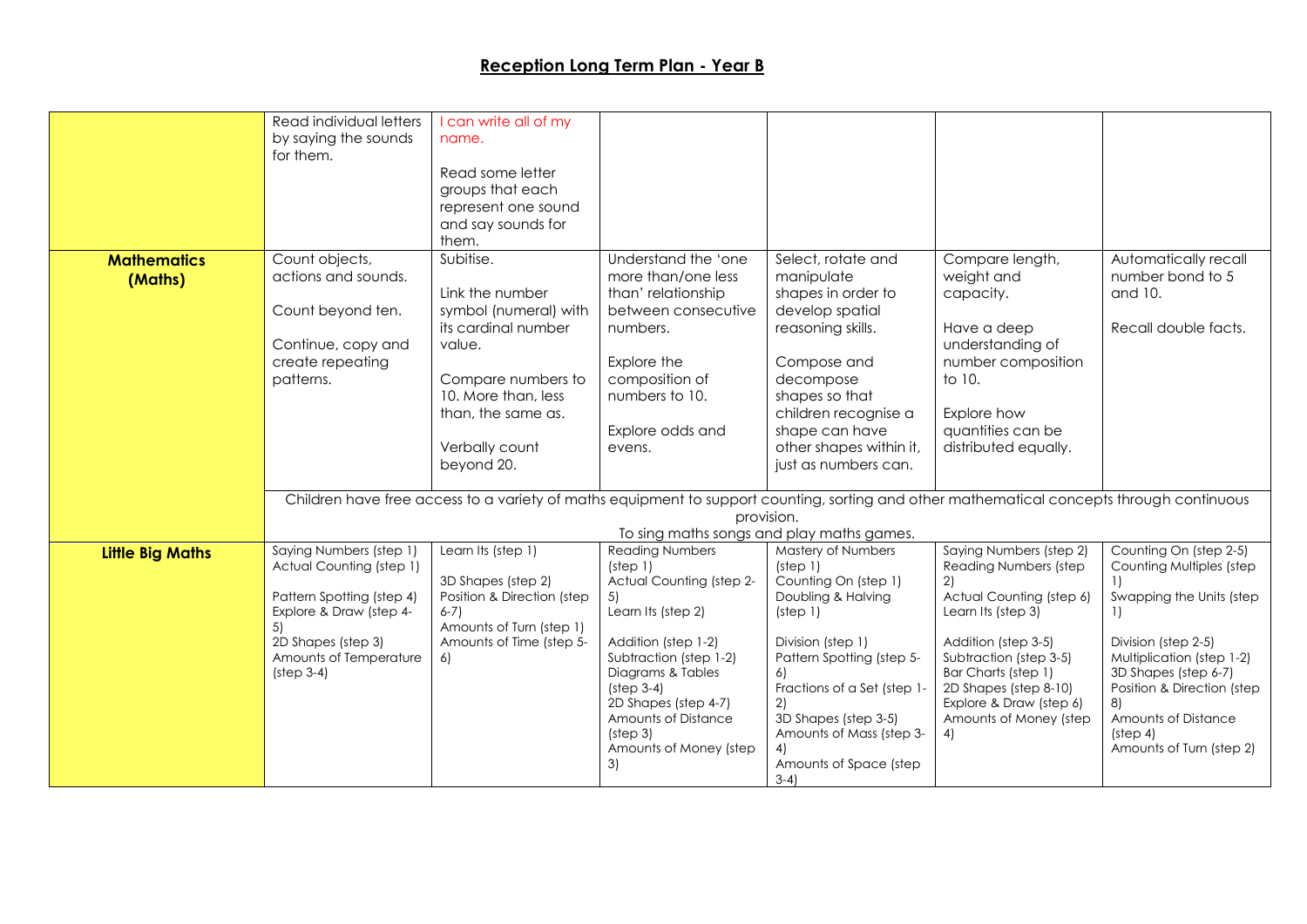|                                                                                                                                                                          |                                                                                                                                                                                                                                                                                                                            |                                                                                                                                                                                                       |                                                                                                                                                                                                                            | special celebrations.                                                                                                                                                                                                 | Amount of Time (step 7-9) to be completed through daily calendar sessions. Singing days of week & months of year, identifying annual events such as birthdays &                                                     |                                                                                                                                                                                                                                                                  |
|--------------------------------------------------------------------------------------------------------------------------------------------------------------------------|----------------------------------------------------------------------------------------------------------------------------------------------------------------------------------------------------------------------------------------------------------------------------------------------------------------------------|-------------------------------------------------------------------------------------------------------------------------------------------------------------------------------------------------------|----------------------------------------------------------------------------------------------------------------------------------------------------------------------------------------------------------------------------|-----------------------------------------------------------------------------------------------------------------------------------------------------------------------------------------------------------------------|---------------------------------------------------------------------------------------------------------------------------------------------------------------------------------------------------------------------|------------------------------------------------------------------------------------------------------------------------------------------------------------------------------------------------------------------------------------------------------------------|
| <b>Knowledge and</b><br><b>Understanding</b><br>(Computing, RSE, Global<br><b>Citizens, Our community,</b><br>local, National, global<br><b>Equality &amp; Diversity</b> | <b>Black History</b><br>$\bullet$<br>Month<br>Jeans for Genes<br>$\bullet$<br>A Stars Walk to<br>School<br>A Stars reception<br>walk/road safety<br>Recognise some<br>environments that are<br>different to the one in<br>which they live.<br>Name and describe<br>people who are<br>familiar to them.<br>Draw information | Children in Need<br>$\bullet$<br>Diwali<br>$\bullet$<br>Remembrance<br>$\bullet$<br>A Stars Be Bright<br>$\bullet$<br>Be Seen<br>Talk about members<br>of their immediate<br>family and<br>community. | Chinese New<br>$\bullet$<br>Year<br>Safer Internet Day<br>$\bullet$<br>Comment on images<br>of familiar situations in<br>the past.<br>Understand the effect<br>of changing seasons<br>on the natural world<br>around them. | <b>Red Nose Day</b><br>$\bullet$<br>A Stars safety in<br>$\bullet$<br>the car<br>Compare and<br>contrast characters<br>from stories, including<br>figures from the past.<br>Explore the natural<br>world around them. | • Walk to School<br>Week<br>• World<br><b>Environmental Day</b><br>• A Stars Walk to<br>School<br>Recognise some<br>similarities and<br>differences between<br>life in this country and<br>life in other countries. | Draw information<br>from a simple map.<br>Describe what they<br>see, hear and feel<br>whilst outside.<br>Recognise some<br>environments that are<br>different to the one in<br>which they live.<br>St John's Ambulance<br>First Aid Fortnight<br>-Summoning Help |
|                                                                                                                                                                          | from a simple map.                                                                                                                                                                                                                                                                                                         |                                                                                                                                                                                                       |                                                                                                                                                                                                                            |                                                                                                                                                                                                                       |                                                                                                                                                                                                                     |                                                                                                                                                                                                                                                                  |
| <b>Online Safety</b>                                                                                                                                                     | Text - Digi Duck's Big<br>Decision<br>(Internet Safety)                                                                                                                                                                                                                                                                    | Text - Smartie the<br>Penguin<br>(Internet Safety)                                                                                                                                                    | Copyright and<br>ownership)                                                                                                                                                                                                | Recognising devices<br>that use the internet                                                                                                                                                                          | Logging onto the<br>computer<br>(Privacy and security)                                                                                                                                                              | Logging onto the<br>computer<br>(Privacy and security)                                                                                                                                                                                                           |
| <b>MFL-Greetings</b>                                                                                                                                                     |                                                                                                                                                                                                                                                                                                                            | MFL - Bonjour la classe? Bonjour Madame / Monsieur                                                                                                                                                    |                                                                                                                                                                                                                            |                                                                                                                                                                                                                       |                                                                                                                                                                                                                     |                                                                                                                                                                                                                                                                  |
| <b>Expressive Arts and</b><br><b>Design</b><br>(Music, DT and Art)                                                                                                       | Explore and engage<br>in music making and<br>dance, performing<br>solo or in groups.<br>Develop storylines in<br>their pretend play.                                                                                                                                                                                       | Listen attentively,<br>move to and talk<br>about music,<br>expressing their<br>feelings and<br>responses.                                                                                             | Watch and talk about<br>dance and<br>performance art,<br>expressing their<br>feelings and<br>responses.                                                                                                                    | Explore, use and<br>refine a variety of<br>artistic effects to<br>express their ideas<br>and feelings.                                                                                                                | Return to and build<br>on their previous<br>learning, refining<br>ideas and developing<br>their ability to<br>represent them.                                                                                       | Create<br>collaboratively,<br>sharing ideas,<br>resources and skills.                                                                                                                                                                                            |
| <b>Aspirations</b>                                                                                                                                                       | Careers for the future.                                                                                                                                                                                                                                                                                                    | Be a good citizen.                                                                                                                                                                                    |                                                                                                                                                                                                                            |                                                                                                                                                                                                                       |                                                                                                                                                                                                                     | To be ready to<br>transition into Key<br>Stage 1.                                                                                                                                                                                                                |